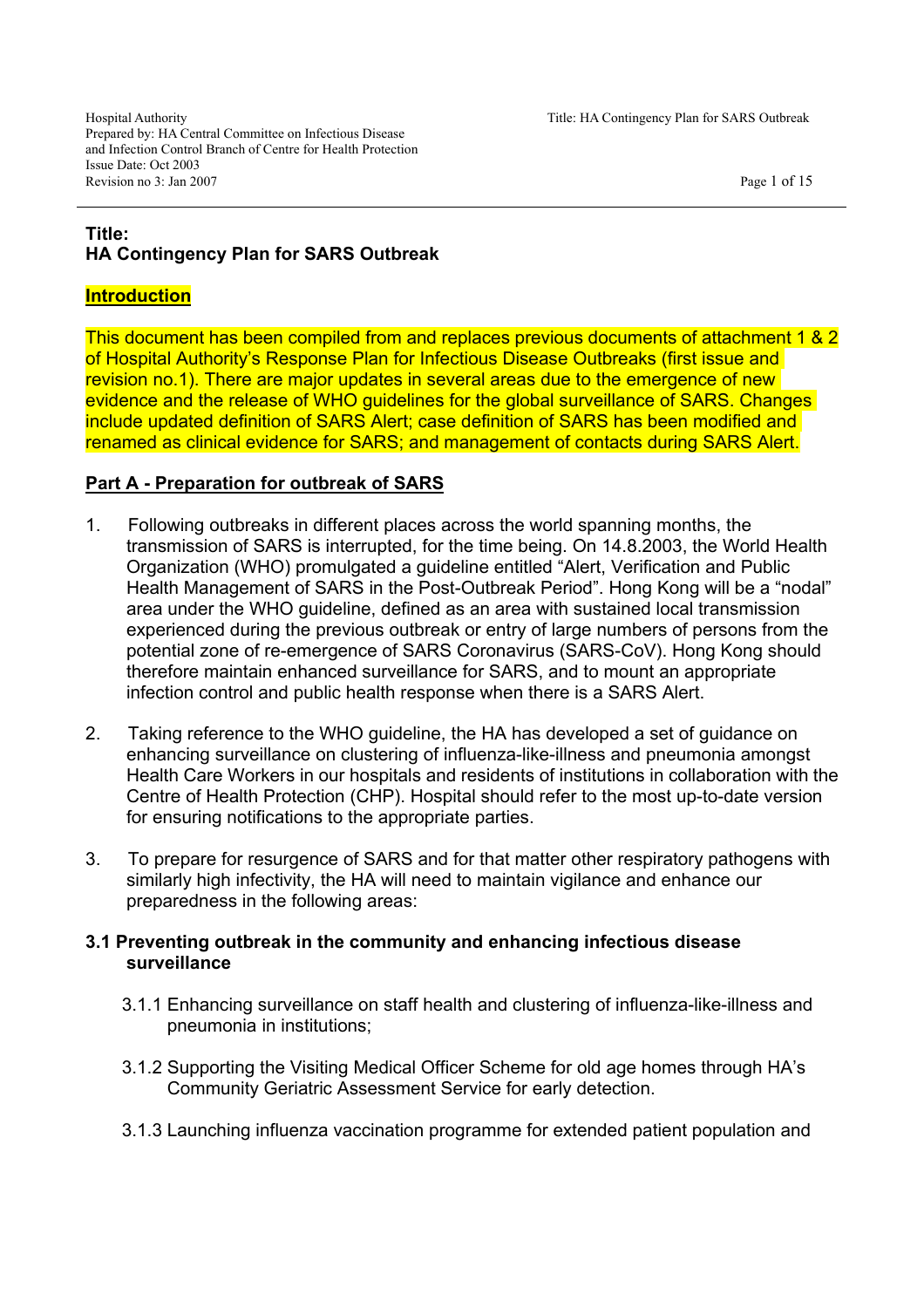staff groups;

- 3.1.4 Collaborating with DH on border control and monitoring of tourists with fever; and
- 3.1.5 To establish close linkage with the Centre for Health Protection.

#### **3.2 Infection control and outbreak management**

- 3.2.1 Expertise and capability in outbreak management will be strengthened and enhanced for each infection control team (ICT) in all hospitals. An outbreak management plan should be in place in the hospital. The infection control team will be responsible for investigating, advising on control and reporting of hospital outbreaks to HAHO. Besides the usual members of the ICT, the hospital should build and identify a pool of professionals with knowledge on outbreaks investigation and control to provide assistance to the ICT during outbreak. For hospitals without the appropriate expertise, cluster management should assist deployment. The Cluster Chief Executive should ensure that each of the cluster hospitals is covered by an infection control team, either cluster based or hospital based.
- 3.2.2 Beds should be spaced out in wards to avoid overcrowding and hence risks of cross infections;
- 3.2.3 Periodic documented audits on compliance on infection control by the infection control teams and by infection control supervisors at work place should be performed; and
- 3.2.4 Documented training on infection control to staff, especially the target groups, i.e. doctors, nurses and health care assistants should be regularly conducted.
- 3.2.5 To share with private hospitals guidelines on infection control and information on infectious diseases.

#### **3.3 Decanting and mobilisation of patients**

3.3.1 A staged response in mobilisation of hospitals to take in confirmed and suspected patients will be as follows: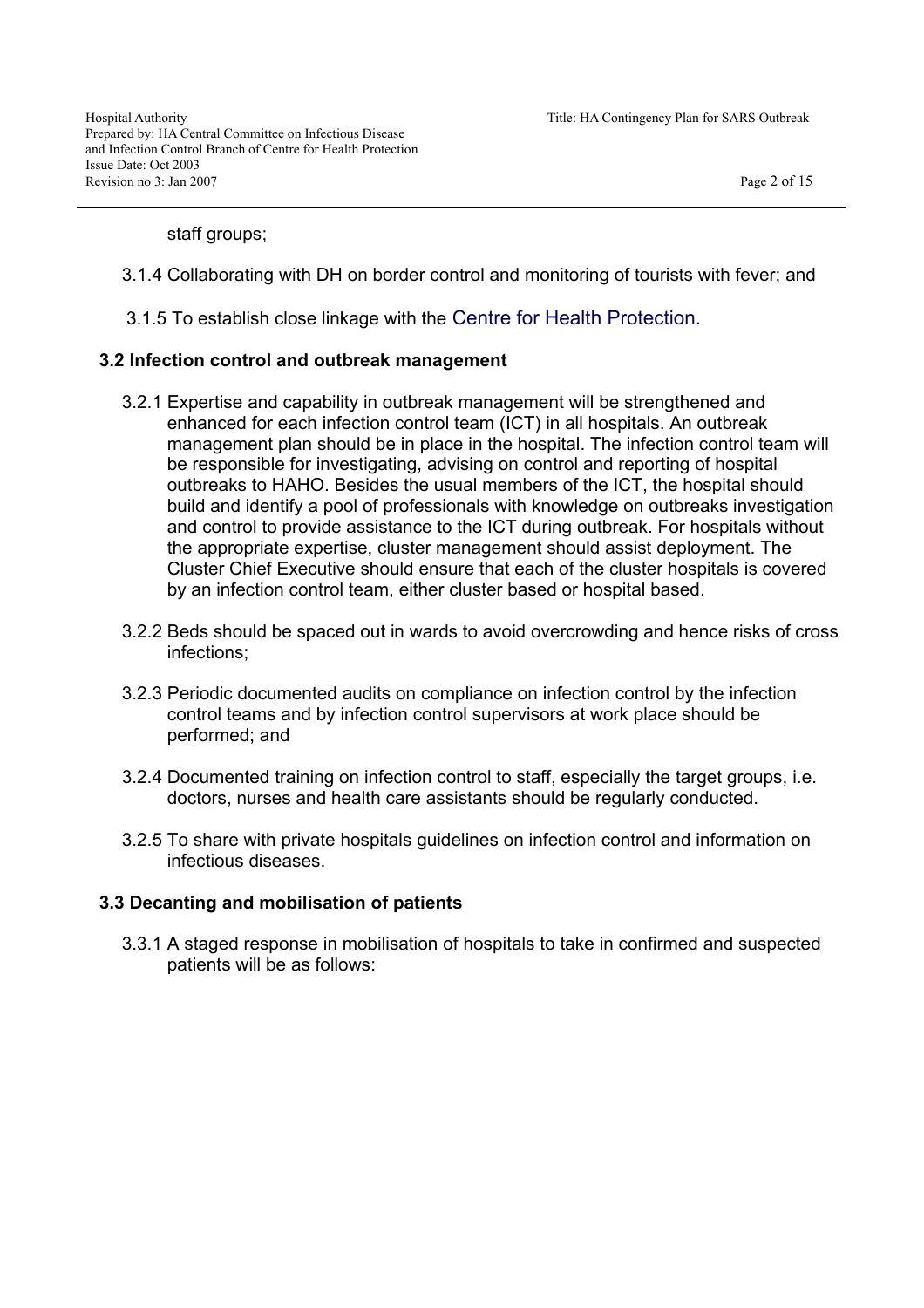Hospital Authority Title: HA Contingency Plan for SARS Outbreak Prepared by: HA Central Committee on Infectious Disease and Infection Control Branch of Centre for Health Protection Issue Date: Oct 2003 Revision no 3: Jan 2007 Page 3 of 15

| <b>Stage</b> |                                   |                                                                  | Patient<br><u>Intake</u>                                     | Total<br><b>Patient</b><br>Intake      |       |
|--------------|-----------------------------------|------------------------------------------------------------------|--------------------------------------------------------------|----------------------------------------|-------|
| 1            | 1 <sup>st</sup> 50<br>cases       | Designated<br>hospital                                           | PMH                                                          | 50                                     | 50    |
| 2            | After<br>$1^{\rm st}$ 50<br>cases | Designated<br>hospital in<br>clusters                            | TMH, AHNH,<br>UCH/QEH,<br>PMH/KWH,<br>QMH/PYNEH (50<br>each) | 50 x 5<br>$= 250$                      | 300   |
| 3            |                                   | Other<br>major<br>hospitals in<br>clusters                       | PMH/KWH,<br>UCH/QEH,<br>QMH/PYNEH, PWH<br>(50 each)          | 50 x 4<br>$= 200$                      | 500   |
| 4            |                                   | Other<br>cluster<br>hospitals                                    | CMC<br>TKOH (25),<br>(50), RH (25),<br><b>NDH</b><br>(25)    | 125                                    | 625   |
| 5            | Cases<br>over<br>625              | Individual<br>hospitals to<br>increase<br>intake<br>up<br>to 100 | All acute major<br>hospitals                                 | Up to<br>$100$ for<br>each<br>hospital | > 625 |

For outbreaks which involve primarily paediatric patient groups. Note: 1. the mobilisation will be fine-tuned in accordance with the plan for staged mobilisation of paediatric hospital units.

- 2. Suspected patients refer to patients fulfilling criteria as defined and promulgated by HAHO. For SARS, the criteria for transfer to designated hospitals will be:
	- Patients with positive laboratory findings for SARS-CoV.  $\bullet$
	- Index patients for SARS Alerts.  $\bullet$
	- The cluster of patients related to the index who fulfill the  $\bullet$ WHO clinical case definition.
- 3. The above are for reference only. The actual mobilisation in a particular outbreak will be subject to situational assessment coordinated by HAHO.
- 3.3.2 Cluster plans on service reorganisation to dovetail the corporate plan on mobilisation of patients should be in place.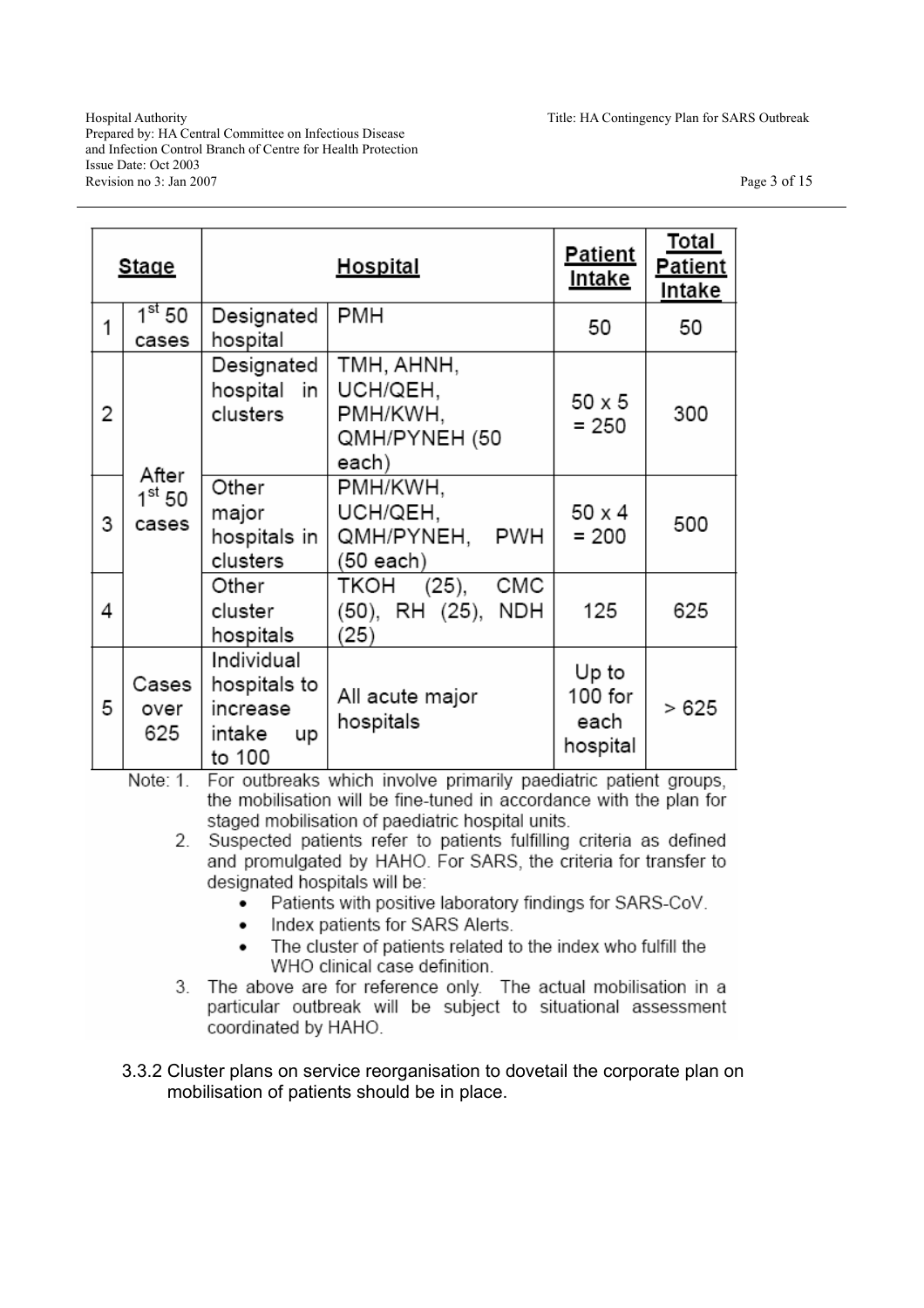## **3.4 Human Resources**

- 3.4.1 Cluster should have in place a cluster based training and mobilisation plan for deployment of staff to match the contingency plans on patient mobilisation and on support to specific clinical areas. The deployment plan should be in place and communicated to staff.
- 3.4.2 Periodic staff training in the following areas should be conducted:
	- Targeted infection control training to key staff groups;
	- Intensive infection control training to enhance knowledge in depth;
	- Epidemiological studies of infectious diseases and day-to-day outbreak investigation and control;
- 3.4.3 Staff training should be documented. All staff working in high risk and ultra high risk areas must receive orientation and training in infection control in local setting before deployment. The training plan should be monitored by hospital management with reporting to the HAHO to:
	- Ensure all staff deployed to high risk and ultra high risk areas have received orientation and training in infection control in local setting before deployment;
	- Ensure staff involved direct patient care are trained on infection control;
- 3.4.4 The pool of infection control nurses should be augmented through enhanced training and designation of staff. Clusters should maintain a list of staff trained in infection control.
- 3.4.5 The pool of doctors and nurses trained on intensive care should be enhanced through rotational training schemes. Clusters should maintain a list of staff trained in intensive care.
- 3.4.6 Hospitals should make a plan for augmenting over-night and quarters facilities for staff to prepare for such needs.

## **3.5 Ensuring adequate supply of drugs, consumables and equipment**

- 3.5.1 Portable High Efficiency Particulate Air filters should be made available in clinical areas where installations of permanent structures are not feasible or practical;
- 3.5.2 3-month stock of Personal Protective Equipment (PPE) and other essential consumables, e.g. filters should be at hand;
- 3.5.3 Additional suppliers for PPE and equipment, likely to be in short supply, e.g. small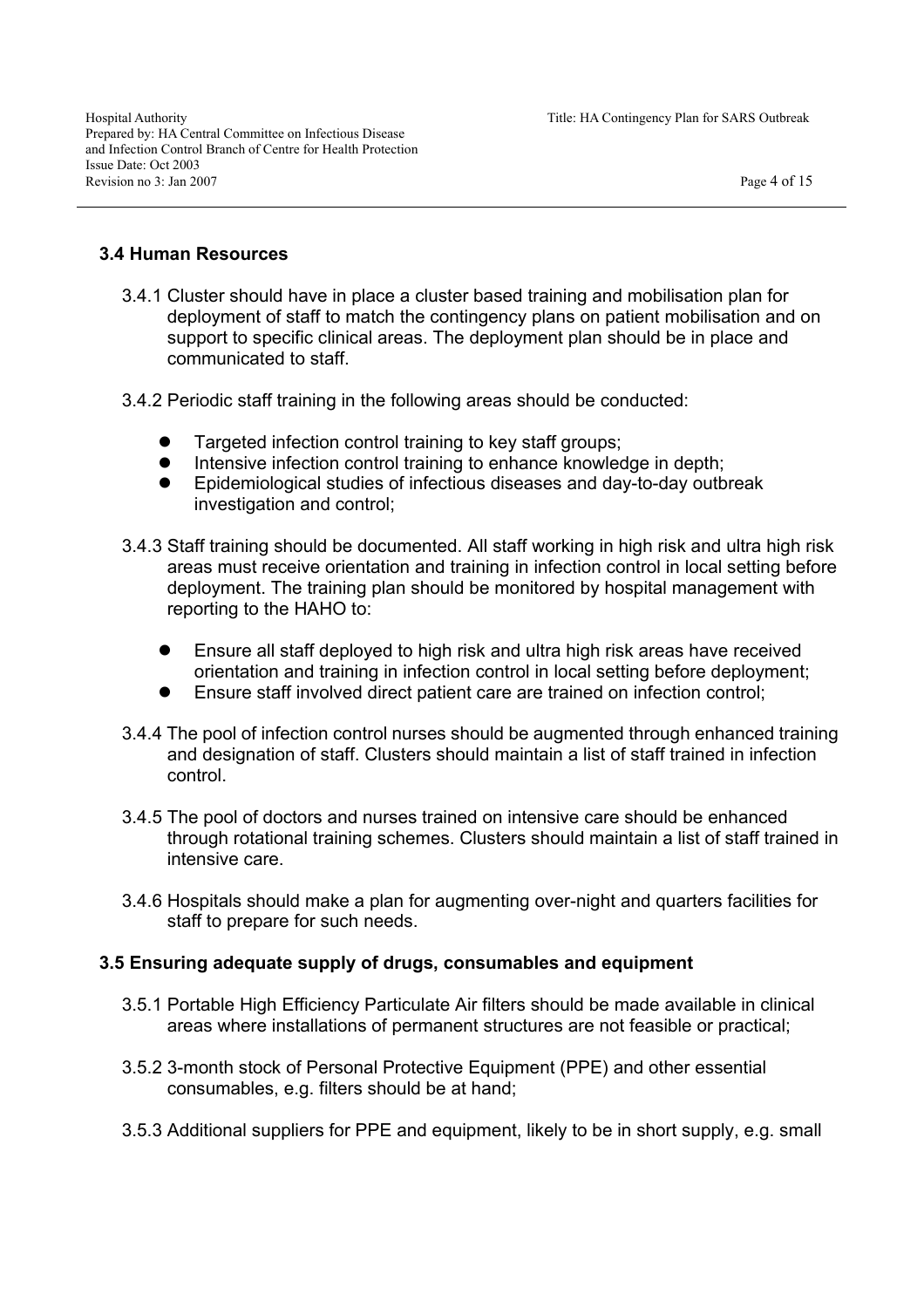size N95 Respirators should be sourced;

3.5.4 A plan to cascade distribution and collection of feedback should be in place.

### **3.6 Clinical Management**

- 3.6.1 To establish a contingency plan for each of the clinical specialties and establish "outbreak response teams" to coordinate and communicate at specialty levels;
- 3.6.2 To establish a cluster based plan to support specific clinical areas (such as respiratory care, intensive care and infectious diseases management in adult and children);
- 3.6.3 To review management protocols for SARS and to develop ethically appraised research protocols for areas which need systematic collections of clinical information;
- 3.6.4 To strengthen expertise in recognition of clinical presentations and management of SARS;

### **3.7 Augmentation of isolation facilities**

- 3.7.1 Around *1,400* Isolation beds are provided in *14* acute hospitals;
- 3.7.2 A contingency plan is in place to increase the capacity for isolation when a major outbreak occurs.

#### **3.8 Communication**

- 3.8.1 A formal and established network of communication, with the objectives to be achieved and guiding principles, is to be put in place to ensure external and internal communications are carried out effectively and efficiently.
- 3.8.2 Head of Corporate Services will lead the communication team to oversee communication issues.
- 3.8.3 Guidelines on infection control and information on infectious diseases should be shared with private hospitals and when appropriate with private practitioners.

#### **3.9 Governance**

3.9.1 Progress and update on preparation should be reported to the relevant functional committees or to the full Board.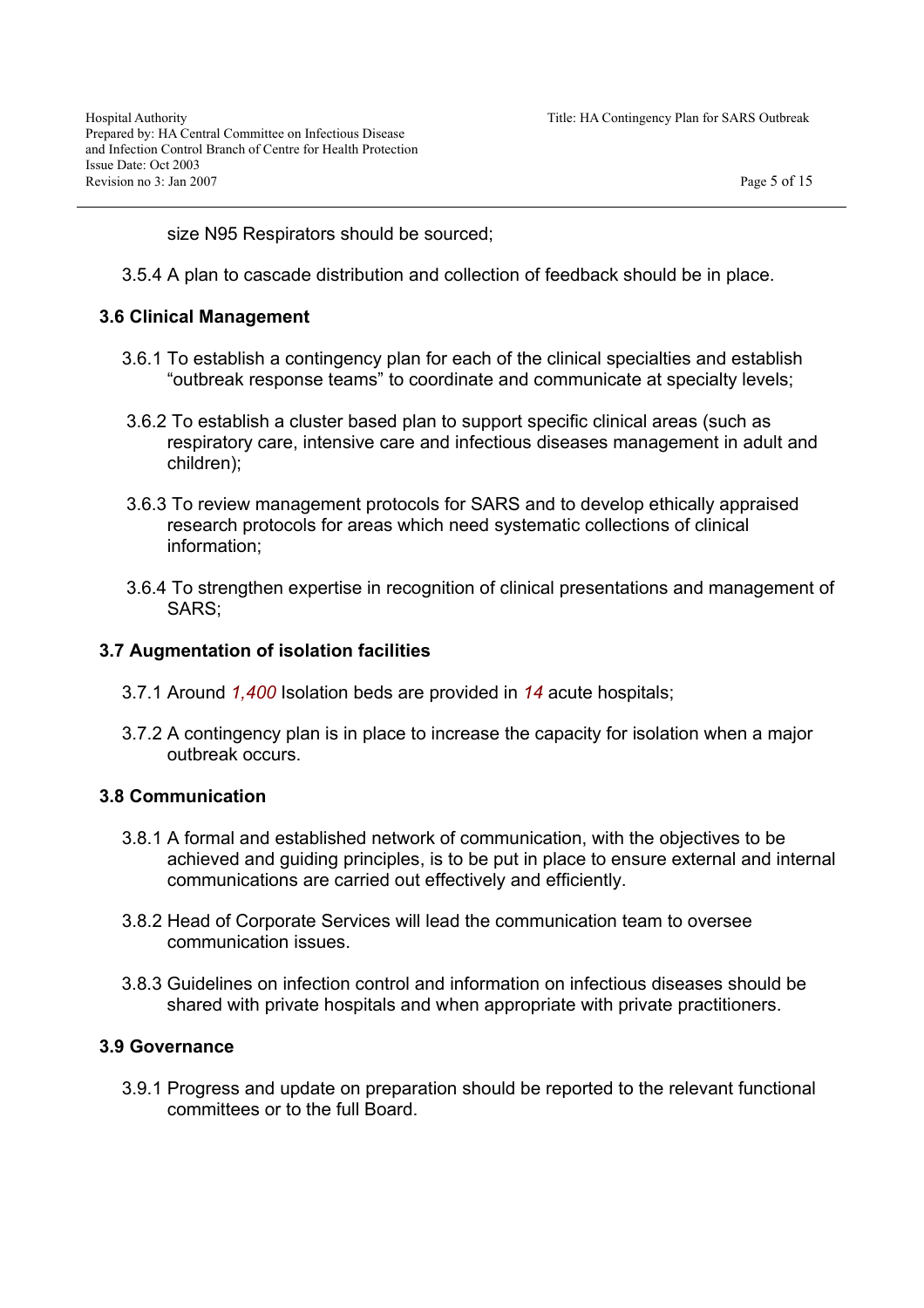Hospital Authority Title: HA Contingency Plan for SARS Outbreak Prepared by: HA Central Committee on Infectious Disease and Infection Control Branch of Centre for Health Protection Issue Date: Oct 2003 Revision no 3: Jan 2007 Page 6 of 15

3.9.2 Hospitals should similarly report progress and update on preparation to the Hospital Governing Committees.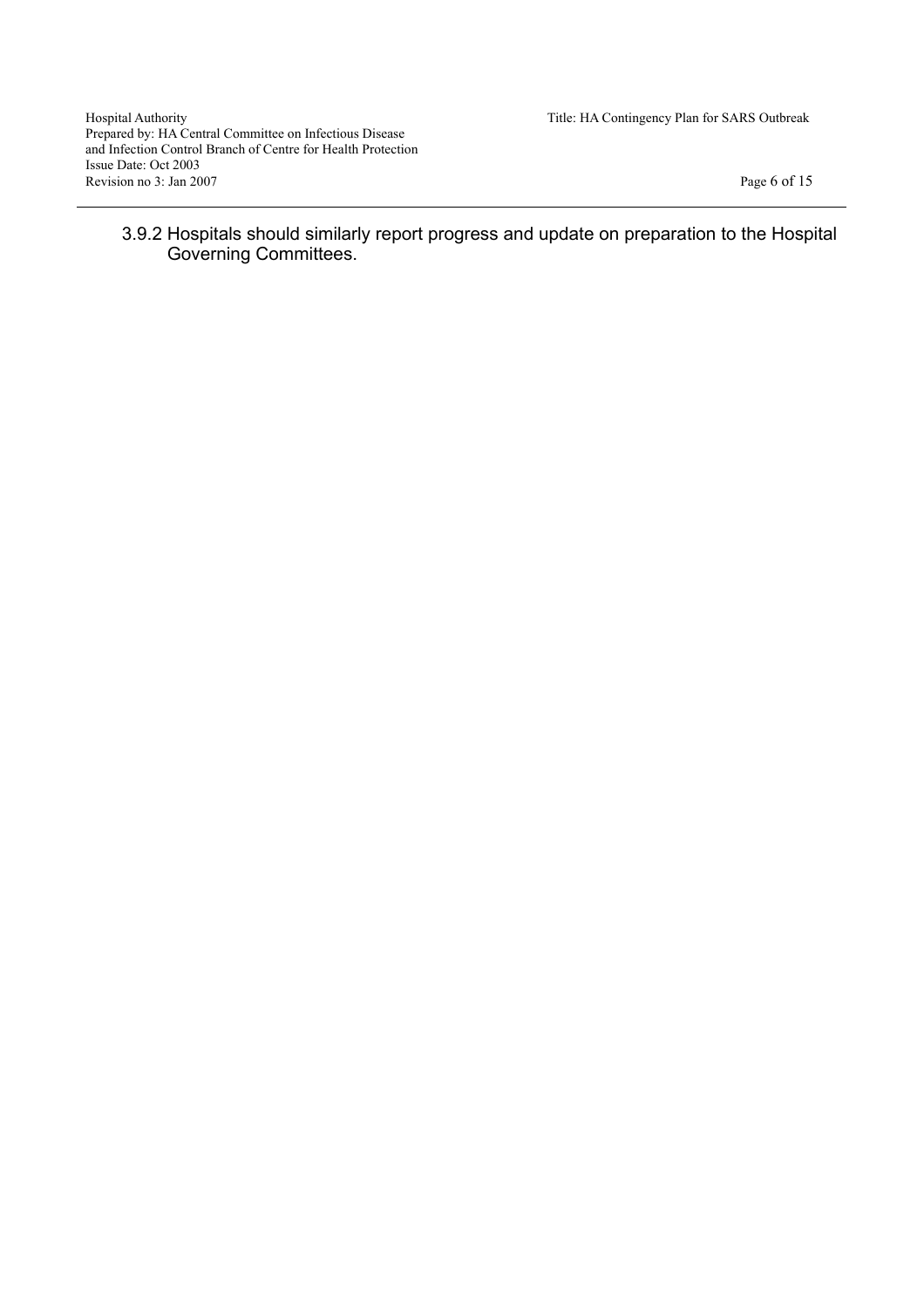## **Part B - Alert and enhanced surveillance measures during post SARS period**

### **1.Objectives**

1.1 To maintain a heightened alert to suspicious SARS cases.

1.2 To ensure a speedy notification mechanism and activation of appropriate response within HA

## **2. Risk assessment and SARS alert**

### **2.1 Risk assessment**

- 2.1.1 Definition
	- *2.1.1.1 Potential zone of re-emergence of SARS-CoV*
	- Identified as source(s) of the previous outbreak in November 2002 or areas with an increased likelihood of animal to human transmission of SARS-CoV infection.
	- *2.1.1.2 Nodal areas*
	- Sustained local transmission experienced during the previous outbreak or entry of large numbers of persons from the potential zone of re-emergence of SARS-CoV.
	- *2.1.1.3 Low risk areas*
	- Never reported cases, reported only imported cases or experienced only limited local transmission during the previous outbreak.
- 2.1.2 Thus, WHO recommends a staged approach to surveillance:
- *2.1.2.1 Potential zone of re-emergence of SARS*
- SARS Alert AND
- Enhanced surveillance for SARS AND
- Special studies for SARS-CoV infections in animal and human populations

#### *2.1.2.2 Nodal areas*

- SARS Alert AND
- Enhanced surveillance for SARS

#### *2.1.2.3 Low risk areas*

Surveillance for clusters of "alert" cases among health care workers, other hospital staff, patients and visitors in the same health care unit (see The SARS Alert)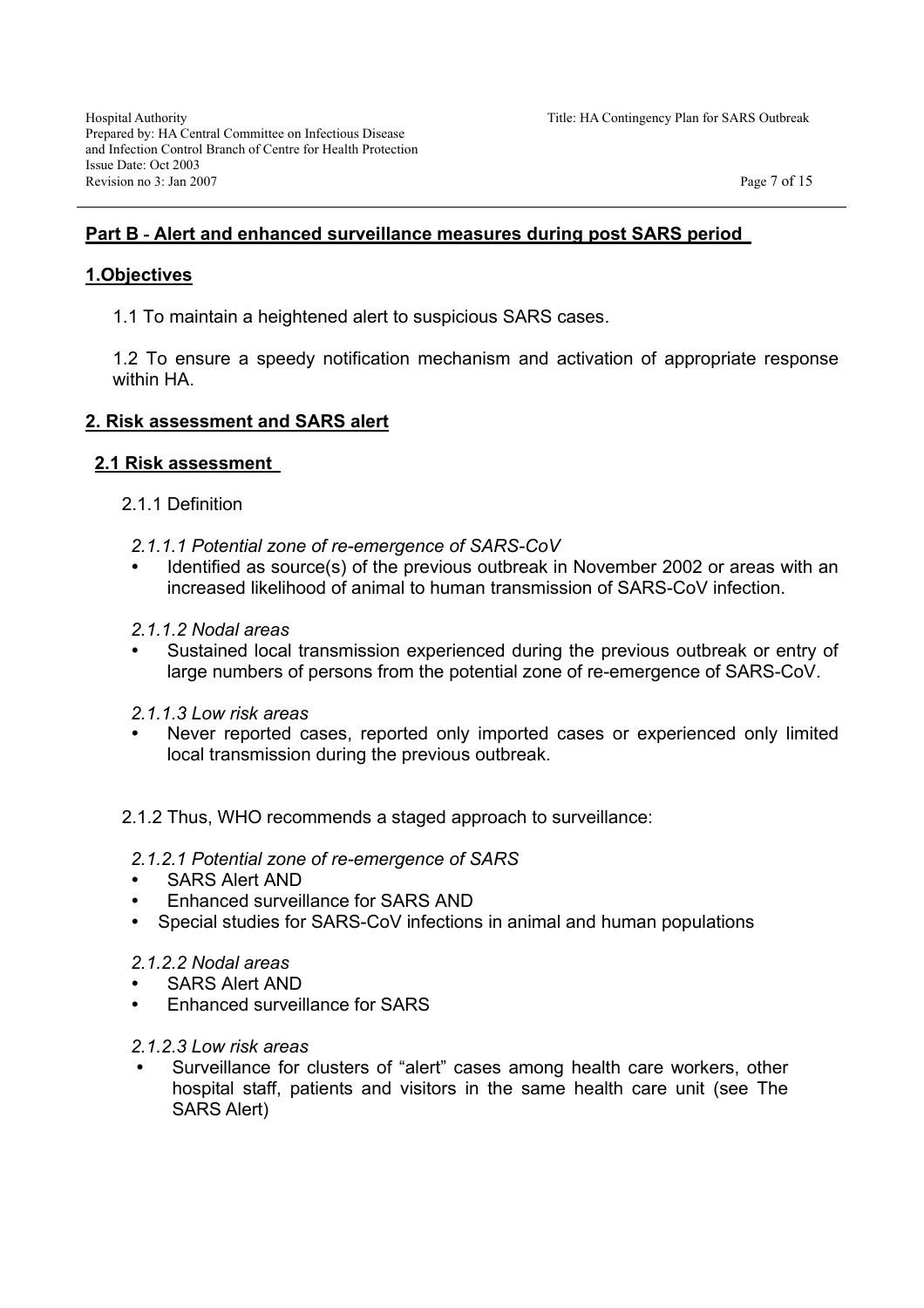Hong Kong is considered as a nodal area by the Health, Welfare and Food Bureau (HWFB).

# **2.2 The SARS alert**

2.2.1 The SARS Alert is an operational definition to ensure that appropriate infection control and public health measures are implemented until SARS has been ruled out as a cause of the atypical pneumonia or RDS.

2.2.2 Objectives of the SARS Alert is to provide early warning of the potential recurrence of SARS to:

- 2.2.2.1 rapidly implement appropriate infection control measures
- 2.2.2.2 expedite diagnosis
- 2.2.2.3 activate the public health response

### 2.2.3 Definition of a SARS alert

2.2.3.1 An individual with clinical evidence of SARS **AND** with one or more of the following epidemiological risk factors for SARS-CoV infection in the 10 days before the onset of symptoms:

- Employed in an occupation associated with an increased risk of SARS-CoV exposure (e.g. staff in a laboratory working with live SARS-CoV/ SARS-CoV-like viruses or storing clinical specimens infected with SARS-CoV; persons with exposure to wildlife or other animals considered a reservoir of SARS-CoV, their excretions or secretions, etc.).
- Close contact (having cared for, lived with, or had direct contact with the respiratory secretions or body fluids) of a person under investigations for SARS.
- History of travel to, or residence in, an area experiencing an outbreak of SARS.

OR

2.2.3.2. Two or more health care workers in the same ward /unit fulfilling the clinical evidence of SARS (see paragraph 5) and with onset of illness in the same 10-day period.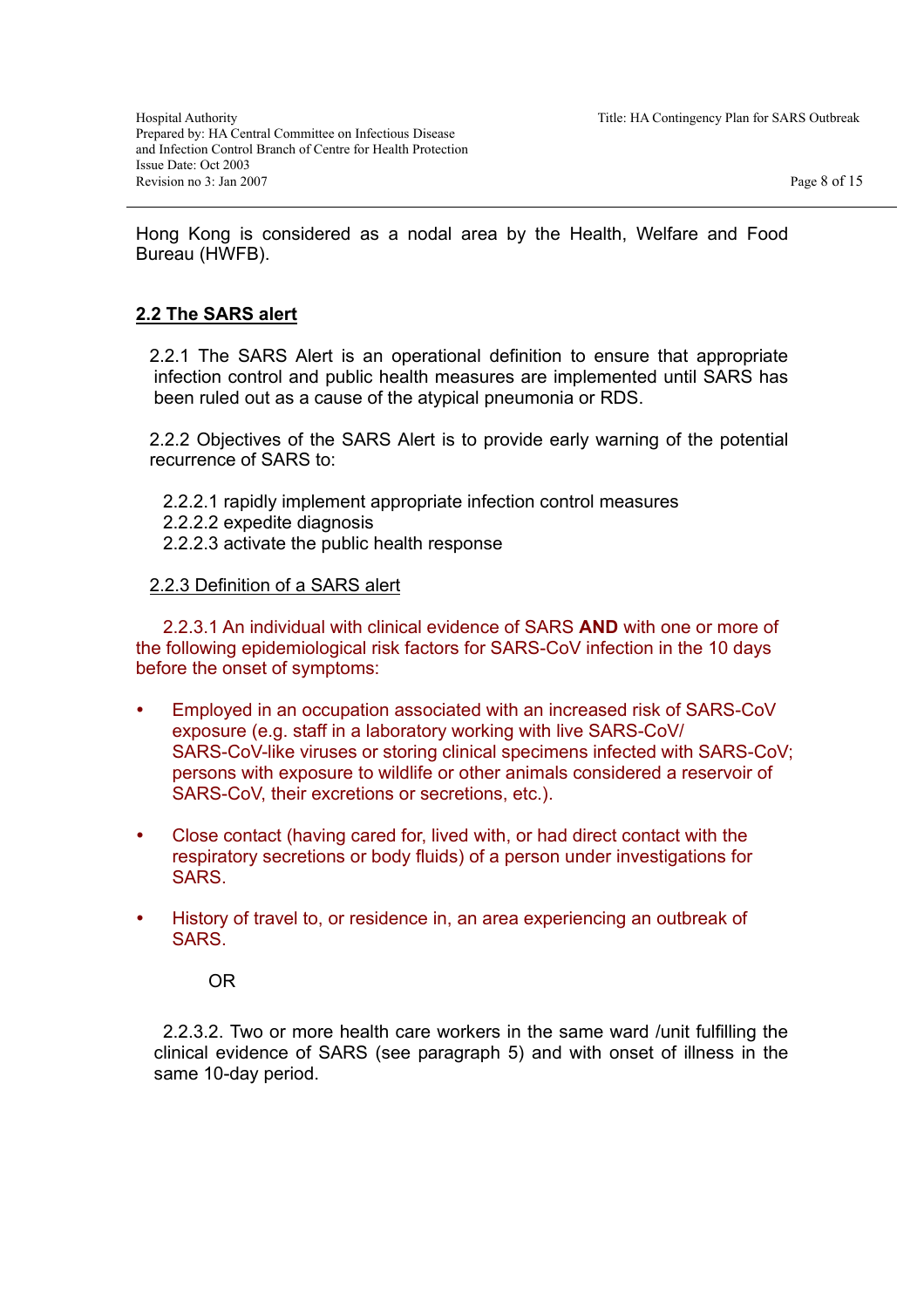Hospital Authority Title: HA Contingency Plan for SARS Outbreak Prepared by: HA Central Committee on Infectious Disease and Infection Control Branch of Centre for Health Protection Issue Date: Oct 2003 Revision no 3: Jan 2007 Page 9 of 15

### OR

2.2.3.3 Hospital acquired illness in three or more persons (health care workers and/or other hospital staff and/or patients and/or visitors) in the same ward/unit fulfilling the clinical evidence of SARS (see paragraph 5) and with onset of illness in the same 10-day period.

# **3 Clinical evidence of SARS**

3.1 The following clinical criteria for SARS have been developed for public health purposes:

A person with a history of:

Fever (≥38°C)

## **AND**

One or more symptoms of lower respiratory tract illness (cough, difficulty breathing, shortness of breath)

## **AND**

Radiographic evidence of lung infiltrates consistent with pneumonia or ARDS

**OR** autopsy findings consistent with the pathology of pneumonia or ARDS without an identifiable cause.

# **AND**

No alternative diagnosis can fully explain the illness.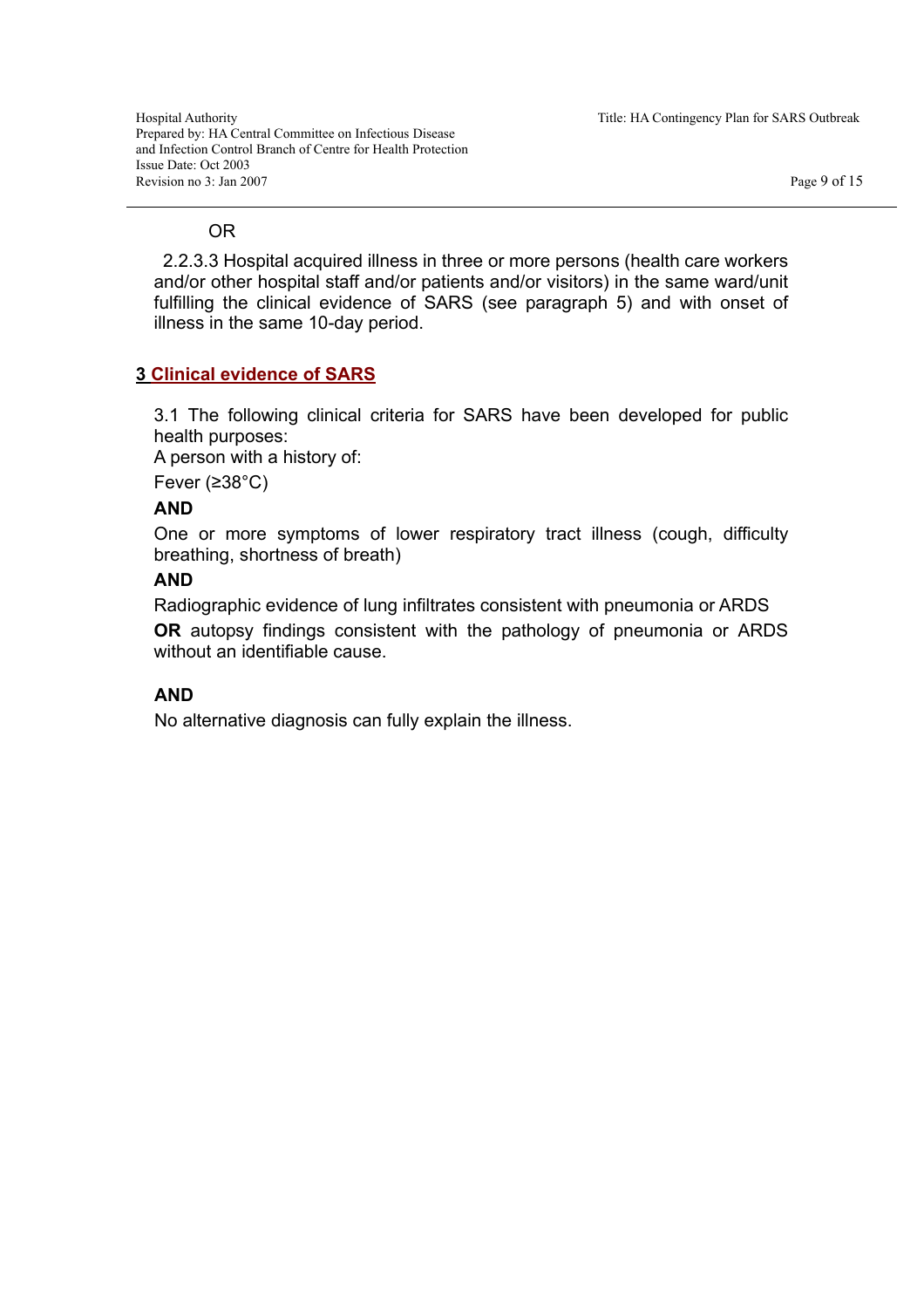### **4. Laboratory evidence of SARS**

4.1. A person with symptoms and signs that are clinically suggestive of SARS **AND**  with positive laboratory findings for SARS-CoV based on one or more of the following diagnostic criteria:

4.1.1 PCR positive for SARS-CoV

PCR positive using a validated method from:

- 4.1.1.1 At least two different clinical specimens (e.g. nasopharyngeal and stool) **OR**
- 4.1.1.2 The same clinical specimen collected on two or more occasions during the course of the illness (e.g. sequential nasopharyngeal aspirates) **OR**
- 4.1.1.3 Two different assays or repeat PCR using a new RNA extract from the original clinical sample on each occasion of testing.
- 4.1.2 Seroconversion by ELISA or IFA
	- 4.1.2.1 Negative antibody test on acute serum followed by positive antibody test on convalescent phase serum tested in parallel **OR**
	- 4.1.2.2 Four-fold or greater rise in antibody titre between acute and convalescent phase sera tested in parallel.
- 4.1.3 Virus isolation
	- 4.1.3.1 Isolation in cell culture of SARS-CoV from any specimen **AND** PCR confirmation using a validated method.

4.1.4 When (a) SARS alert is activated, or (b) any positive PCR-SARS CoV is encountered, a second specimen for SARS-CoV PCR confirmation should be sent to Centre of Health Protection (CHP) - Public Health Laboratory Services Branch (PHLSB), or alternatively to HKU/CUHK if the first specimen was performed at PHLSB.

#### **5. Surveillance programmes**

The following enhanced surveillance programmes will be implemented:

5.1 Surveillance of sickness among Health Care Workers in HA hospitals.

5.1.1 All staff should report sick leaves or off work due to illness to their workplace supervisors via Staff Early Sickness Alert System (SESAS). *For detail, please refer to the document - Guidance Notes on Staff Early Sickness Alert*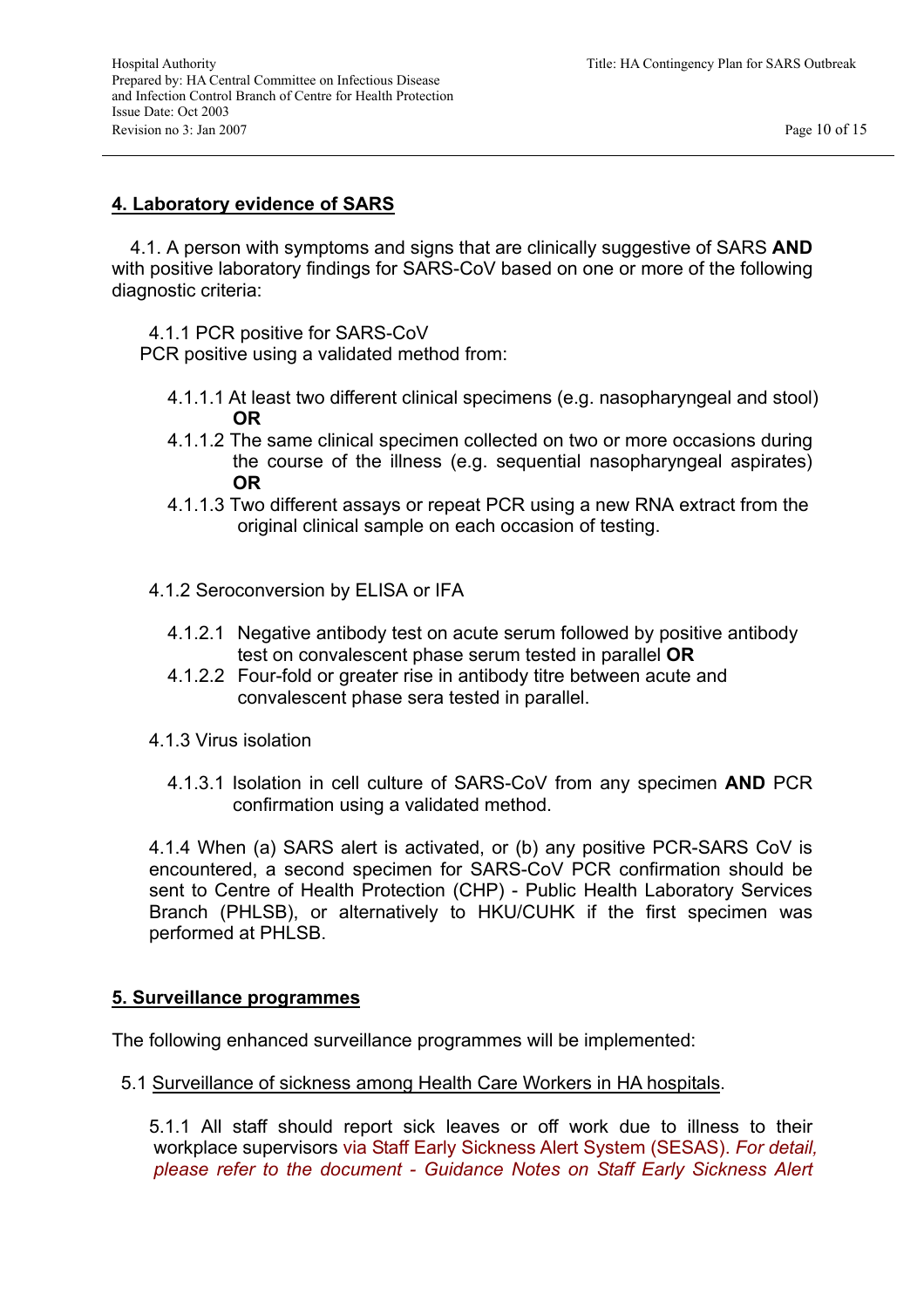## *System (SESAS)*

- 5.2 Surveillance of clustering of symptoms in Old Age Homes (OAHs) and other residential institutions
	- 5.2.1 CHP will monitor and inform CCID and contact persons of hospitals for any clustering and outbreak of fever, respiratory symptoms and influenza-like illness among residents/ staff/visitors at OAHs and residential institutions.
	- 5.2.2 On a daily basis, Accident and Emergency Departments will collate data *of*  attendance from OAHs and residential institutions presented with pneumonia for screening by the SEB, respective Community Geriatric Assessment Teams and Hospital Infection Control Officers.
	- 5.2.3 HA would, as far as possible, facilitate CHP in their monitoring of OAHs and other residential institutions. *For details, please refer to the Guideline on Precaution on Communicable Diseases in RCHEs*
- 5.3 For details on outbreak management in HA extended care facilities, please refer to *Guideline on the Management of Outbreaks in HA Extended Care Facilities.*
- *5.4 A summary of the scenarios of clustering of respiratory symptoms in healthcare workers and residents of institutions for notification and actions is attached at Annex I for reference.*

#### **6. Operating procedures** *for suspected cases of SARS*

#### 6.1 Notification

6.1.1 For cases suspected of being SARS, Hospital Infection Control Officer should verify with physician in-charge (irrespective of whether treatment has started or not), and inform pager of CCID secretariat on 24 hours basis *as soon as possible* (Annex II). eSARS remains active for new case entry by designated persons of hospital.

#### 6.2 Activation

6.2.1 Upon notification by the hospital, HAHO will discuss with HWFB, DH and CHP for a decision on raising a SARS alert. When the SARS alert is raised:

6.2.1.1 Cluster Chief Executive (CCE) of the concerned hospital will activate the hospital contingency plan for SARS. Other CCEs will be alerted.

6.2.1.2 Patient(s) should be immediately isolated and transmission-based precautions enhanced including stepping up of Personal Protective Equipment and tightening of visiting policy as during SARS outbreak; designation of more isolation wards if necessary; and mobilisation of teams to enhance contact tracing.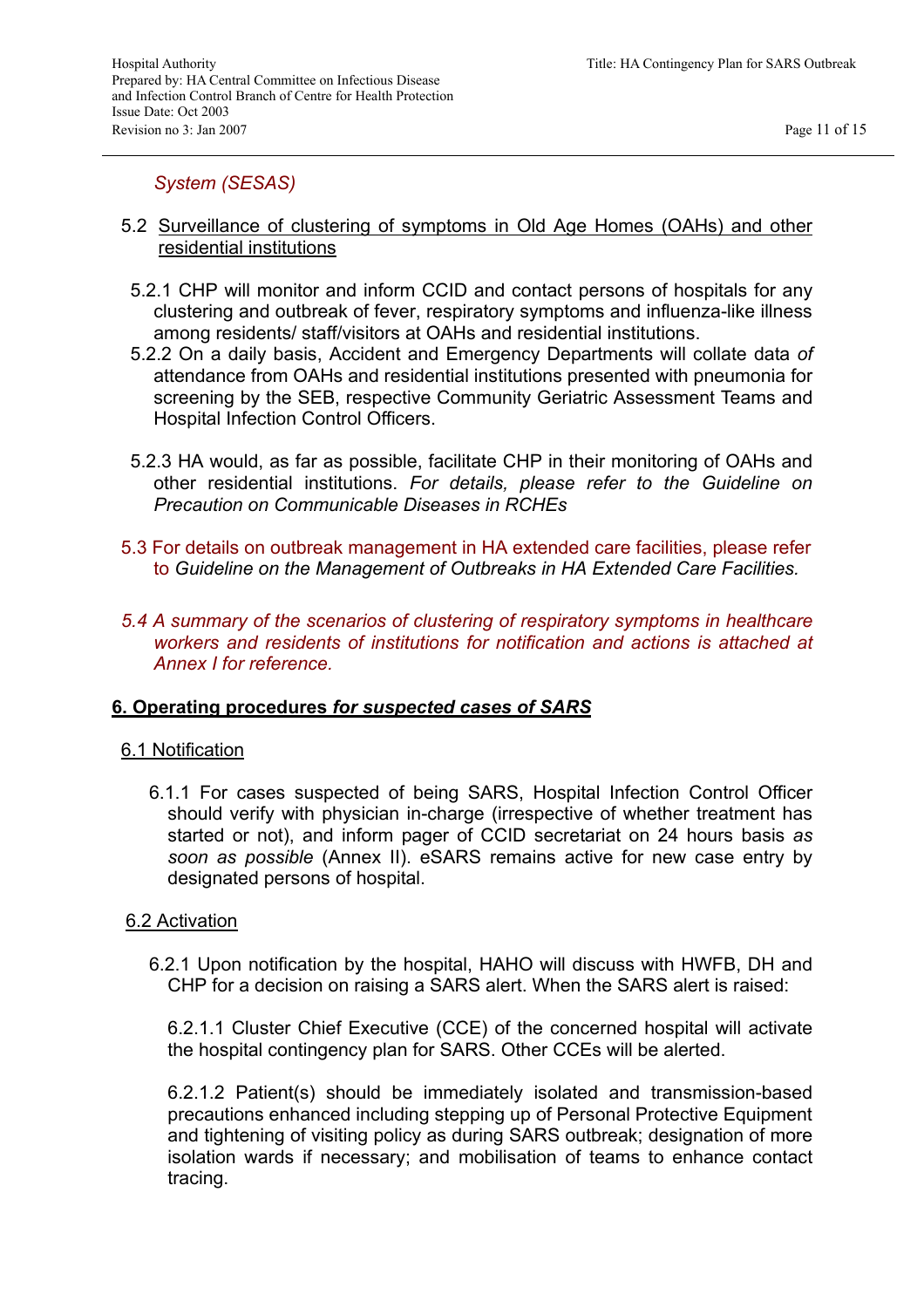6.2.1.3 The hospital concerned should convene the hospital outbreak control team meeting, including representative(s) from CHP to investigate the clustering of the cases(s*).* 

6.2.1.4 eSARS portal will be opened to all clinical departments and CHP within 24 hours when SARS alert is raised or if there is a laboratory confirmed SARS patient in Hong Kong.

#### 6.3 Contact tracing

*(Adapted from WHO Guidelines for the global Surveillance of SARS Updated Recommendations October 2004)* 

- 6.3.1 Contacts of persons under investigation for SARS should be traced and isolated until SARS has been ruled out as the cause of the illness.
- 6.3.2 A contact is a person who is at greater risk of developing SARS because of exposure to a SARS case. Risky exposures include having cared for, lived with, or having had direct contact with the respiratory secretions, body fluids and/or excretions (e.g. faeces) of cases of SARS.
- 6.3.3 Individuals with exposures to a person or persons in a SARS alert cluster should be managed as contacts until SARS has been ruled out as the cause of the illness.
- 6.3.4 Contact within the health care setting should be managed in the following way:
	- 6.3.4.1Inpatient contacts should be isolated or cohorted away from unexposed patients and transmission-based precautions instituted. They should be placed on active fever surveillance.
	- 6.3.4.2 Exposed staff should be placed on active fever surveillance, and either cohorted to care for exposed patients ("work quarantine") or placed on home isolation depending the circumstances.
	- 6.3.4.3 Contact tracing of discharged patients and visitors in the ward during the risk period should be jointly carried out by hospital outbreak team with SEB. Information including list of names, ID, sex, age, home address, telephone number, period of stay in the ward or period of visit, etc should be collected, updated and communicated to SEB.
	- 6.3.4.4 All contacts should ideally be given written information on the clinical picture, transmission and other features associated with SARS, as well as written information on respiratory hygiene and contact precautions.

#### 6.4 Follow-up Action

6.4.1 The hospital(s) will update the CCID Chairman & CHP on the progress of the suspected case and / or outbreak.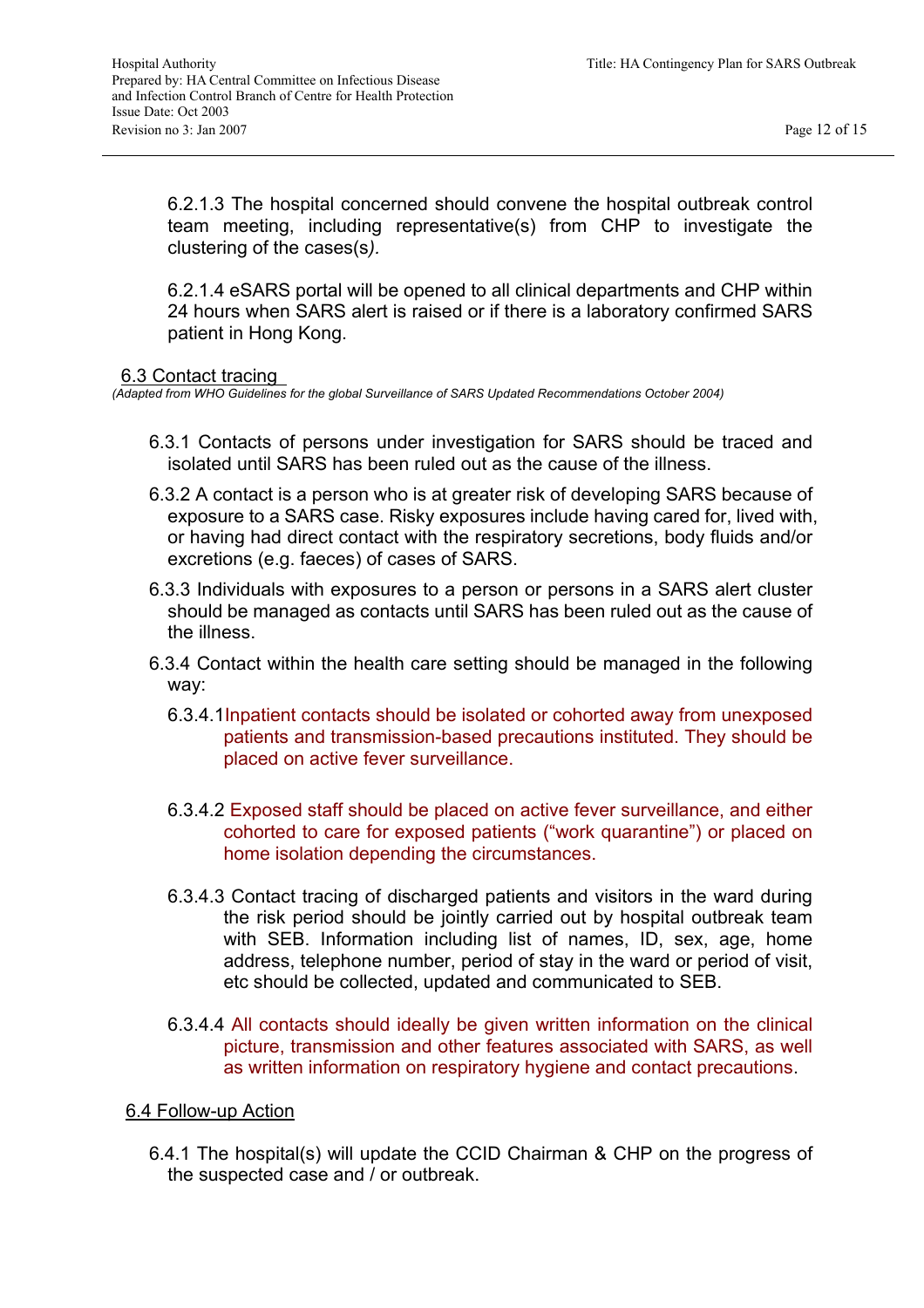### 6.5 The News Duty Officer at HAHO will be updated and consulted when appropriate on the situation for daily press release and other enquiries.

6.6 If there is one or more laboratory confirmed case of SARS, the HA will activate the Response Level in accordance with government three tier response systems to SARS.

#### Reference:

WHO Guidelines for the Global Surveillance of SARS. Updated Recommendations October 2004 (http://www.who.int/csr/resources/publications/WHO\_CDS\_CSR\_ARO\_2004\_1/en/index.html )

Department of Health Elderly Health Services. Guideline on prevention of Communicable Diseases in Residential Care Homes for the Elderly. Mar 2004 (http://www.info.gov.hk/dh/diseases/rch-e.htm )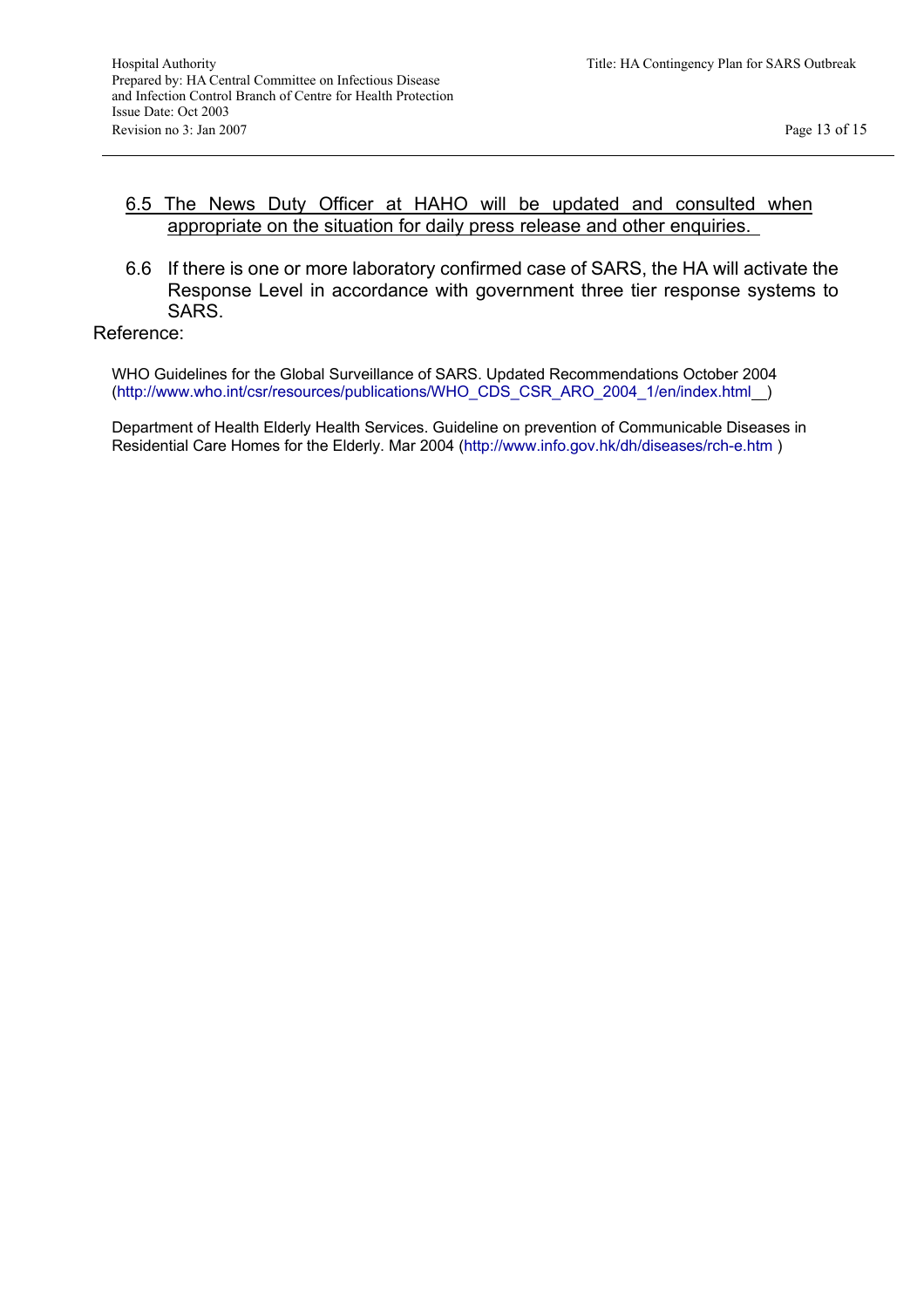#### **Scenarios of clustering of respiratory symptoms in HCWs & residents of institutions for notification and action <b>Annex I**

\* Cohort: A form of isolation whereby patients with similar symptoms or clinical diagnosis are cared in the same unit

|                                       |                                                                     | <b>SARS Alert</b>                                                  | Alert on Community<br>Acquired Pneumonia                                | Alert on Influenza like Illness                                    |                                                             |                                                    | Common cold (No                    |
|---------------------------------------|---------------------------------------------------------------------|--------------------------------------------------------------------|-------------------------------------------------------------------------|--------------------------------------------------------------------|-------------------------------------------------------------|----------------------------------------------------|------------------------------------|
|                                       |                                                                     |                                                                    |                                                                         | Community Acquired                                                 |                                                             | Hospital Acquired                                  | fever, No systemic<br>upset)       |
| Threshold for initiating alert        |                                                                     | According to WHO<br>definition                                     | 3 or more patients from<br>one<br>OAH/residential<br>institution/family | 3 or more patients from<br>one<br>OAH/residential<br>institution   | 3 or more patients/ in<br>one ward/unit                     | 3 or more hospital staff<br>in one ward/unit       | Need not be<br>hospitalized        |
| Notification to CHP and CCID          |                                                                     | Yes                                                                | Yes                                                                     | Yes                                                                | Yes                                                         | Yes                                                | No                                 |
| Clinical Assessment & Investigations  |                                                                     | <b>Expedite Laboratory</b><br>confirmation or<br>exclusion of SARS | <b>Expedite Laboratory</b><br>confirmation or<br>exclusion of SARS      | CXR for any<br>pneumonic changes                                   | CXR for any<br>pneumonic changes                            | CXR for any<br>pneumonic changes                   | As clinically indicated            |
| Infection control<br>precaution (Note | PPE for SARS<br>until an alternative<br>diagnosis is<br>established | Yes                                                                | Yes                                                                     | Yes                                                                | Yes                                                         | Yes                                                | Droplet and contact<br>Precautions |
| 2)                                    | * Cohort or single<br>room isolation                                | Yes                                                                | Yes                                                                     | <b>Yes</b><br>(unless CXR is clear)<br>and symptom<br>subsidizing) | Yes<br>(unless CXR is clear)<br>and symptom<br>subsidizing) | Not applicable unless<br>the staff is hospitalized | N/A                                |
|                                       | Isolate close<br>contacts                                           | Yes                                                                | As indicated<br>(Note 1)                                                | As indicated<br>(Note 1)                                           | As indicated<br>(Note 1)                                    | N/A                                                | N/A                                |
|                                       | Isolation of close<br>contacts in the<br>community                  | Yes                                                                | N/A                                                                     | N/A                                                                | N/A                                                         | N/A                                                | N/A                                |

Notes

(1) Isolation of close contacts is required for those who are under unprotected exposure to index patient/ unrecognized patient with pneumonia.

(2) Once SARS is ruled out among the cluster of patients, the infection control precautions should be stepped down.